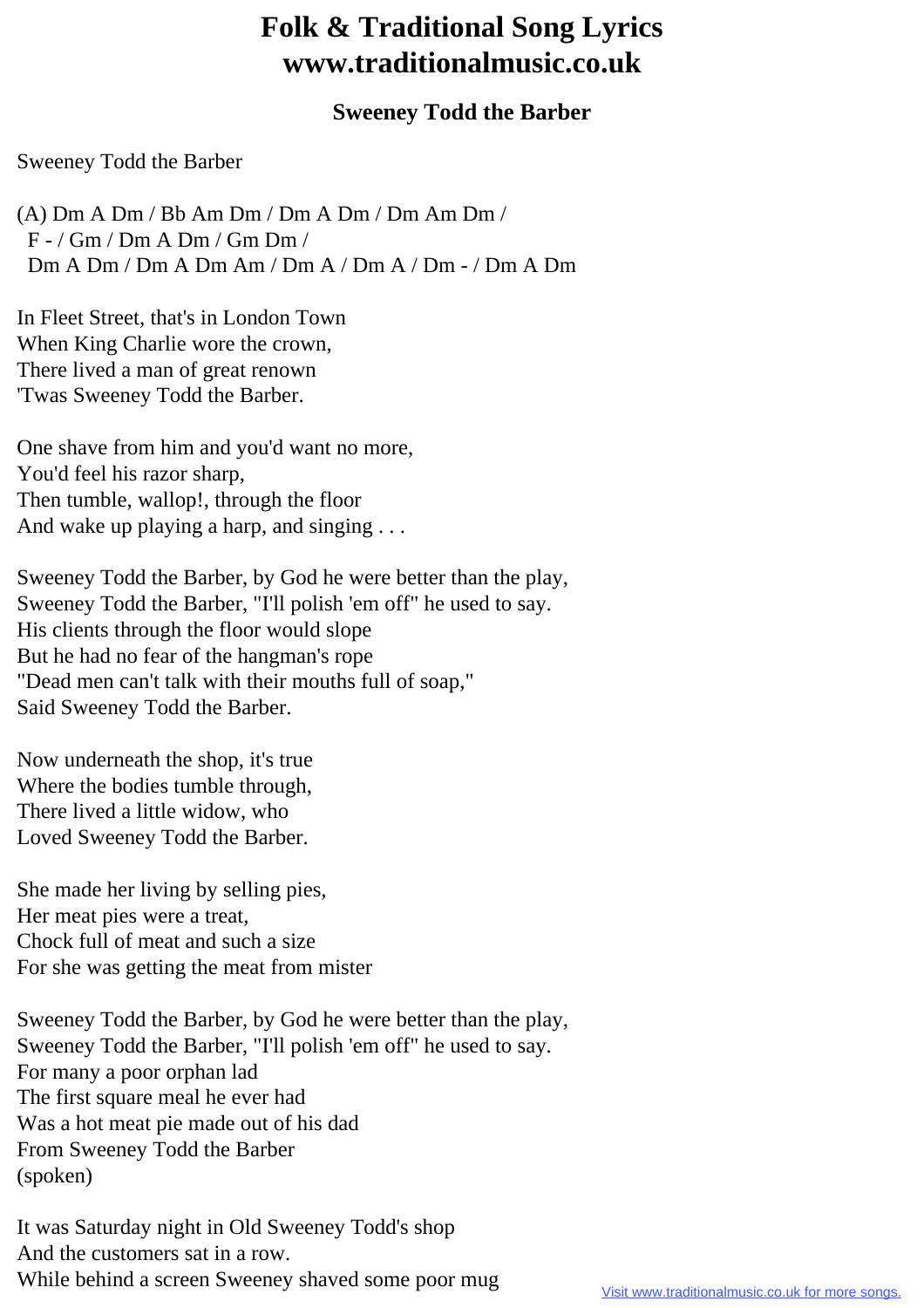And his sweetheart made pies down below.

Though none were aware, it were "cut prices" there, They were rolling up in twos and threes, And his foot got quite sore pressing knob on the floor And his voice went from saying "Next please!"

Well in came a swell and he asked Sweeney Todd "Just a shave and a perfumed shampoo,

For I've just got engaged." Sweeney just pressed the knob and said,

"There, now it's all fallen through."

Well a bookmaker sat with his mouthful of soap, said, "They're all backing favourites today, So I 'spect I'll go down," Sweeney said, "Yes you will," And he did, he went down straight away.

But what rotten luck, the darn trap went and stuck For the hinge he'd forgotten to grease, And a customer started calling out "Police!" Just as Sweeney was shouting, "Next please!"

Yes, he ran to the door and he shouted out "Police!" He shouted out "Police!", nine times or ten But no policeman came, it wasn't no wonder Police weren't invented by then.

But up came the bold Bow Street Runners (Hurrah!) And he had to let many a pie burn And they dragged him to Quad, and next day Sweeney Todd Was condemned to be switched off at Tyburn.

And there on the gibbet he hangs in his chains And they do say a little black crow Made a sweet little nest in old Sweeney Todd's whiskers And he sang as he swang to and fro...

(sung)

Sweeney Todd the Barber, by God he were better than the play, Sweeney Todd the Barber, they buried him underneath the clay And Old Nick calls him from his grave shouting, "Wake up, Sweeney, I need a shave, And Mrs Nick wants a permanent wave from Sweeney Todd the Barber." -----------------------------------------------------------------

It can be argued that George Dibdin Pitt's "domestic drama," Sweeney Todd, the Demon Barber of Fleet Street (1842), was the